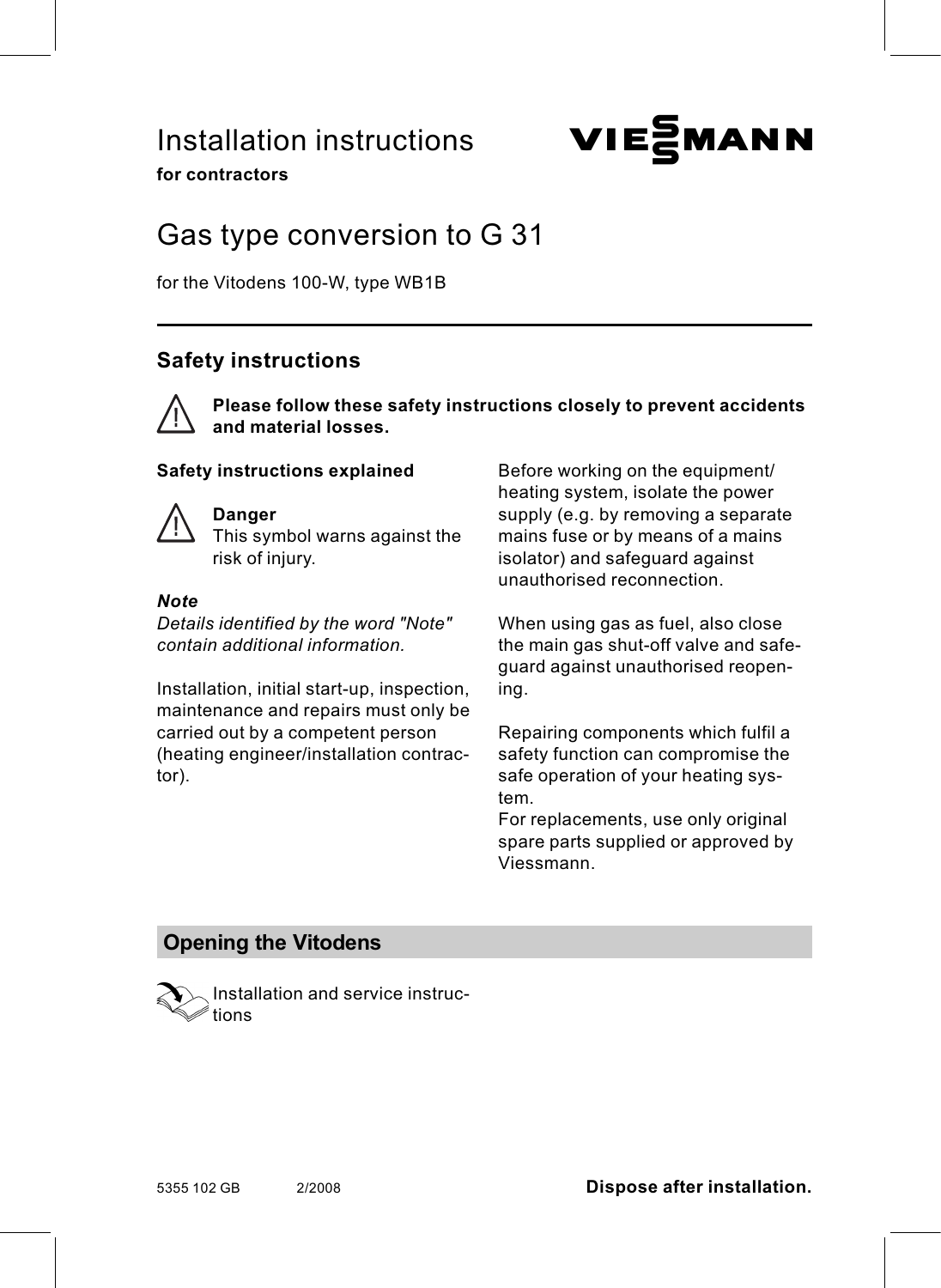# Replacing the gas restrictor



- 1. Pull power cable from gas train  $(A)$ .
- **2.** Remove union nut  $(\mathbb{B})$ .

**3.** Undo three screws  $\odot$  and remove gas train  $\circledA.$ 5355 102 GB

5355 102 GB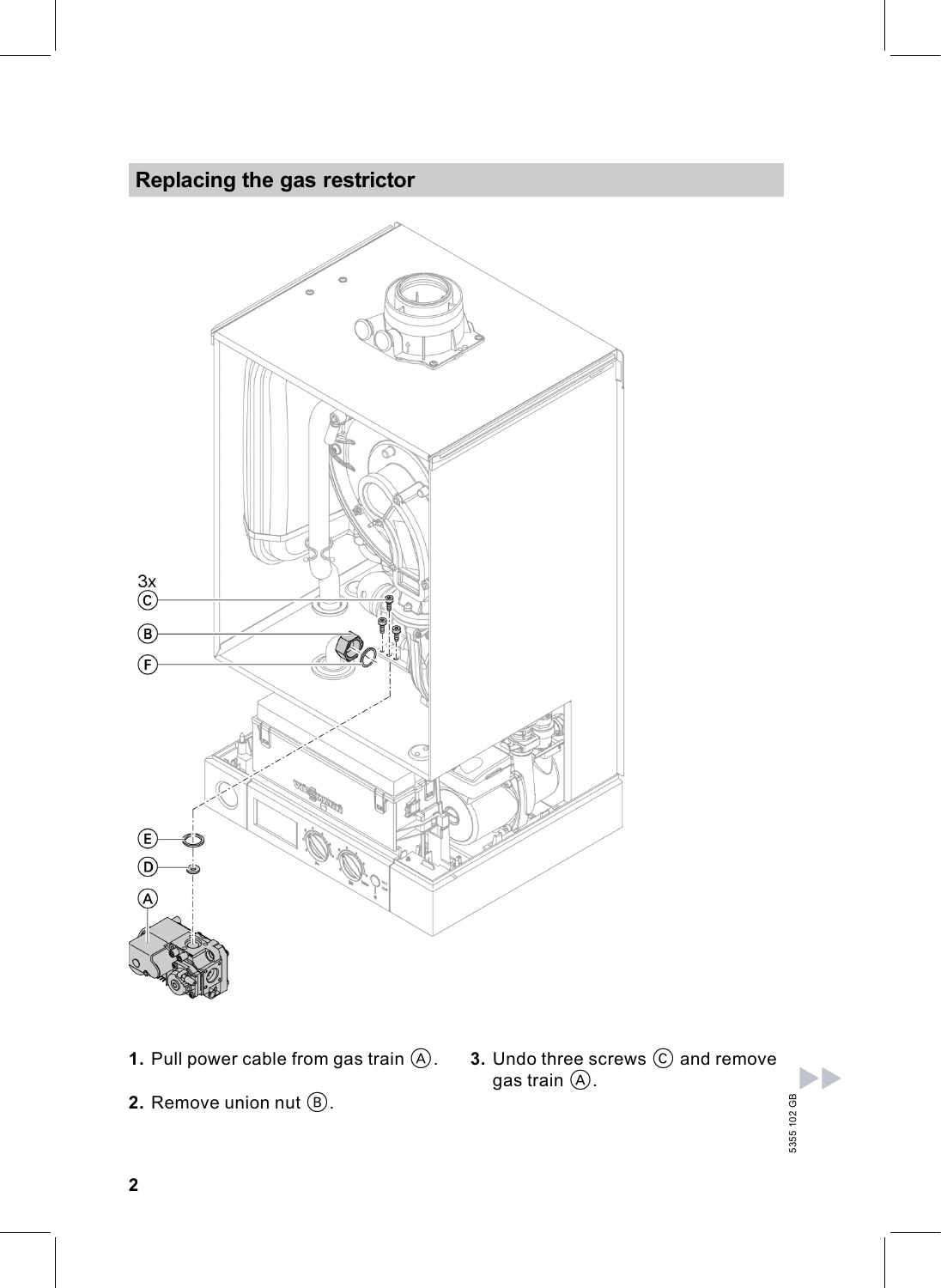## Replacing the gas restrictor (cont.)

- 4. Remove gas restrictor  $(D)$  (if fitted) from gas train  $\overline{A}$  and insert new gas restrictor  $\textcircled{\scriptsize{D}}}$  with new gasket  $(E)$  into gas train  $(A)$ .
- 5. Fit the gas train  $(A)$  with a new gasket $(F)$ . Fixing screw torque  $\mathbb{C}$ : 3 Nm. Union nut torque  $(B)$ : 22 Nm.
- 6. From the labels supplied, select the appropriate one in accordance with the details on the type plate (gas supply pressure). Affix this label next to the type plate on top of the boiler.

#### Converting gas type on the control unit





- 1. Turn ON/OFF switch ON.
- 2. Simultaneously turn rotary selectors " $\blacktriangleright$ " and " $\blacktriangleright$   $\blacksquare$ " to their central position. "SERV" appears on the display.
- 3. Turn rotary selector " $\text{III}$   $\text{I}$ " anticlockwise within 2 s.  $"\triangleright"$  and the set value flash on the display.

ÞÞ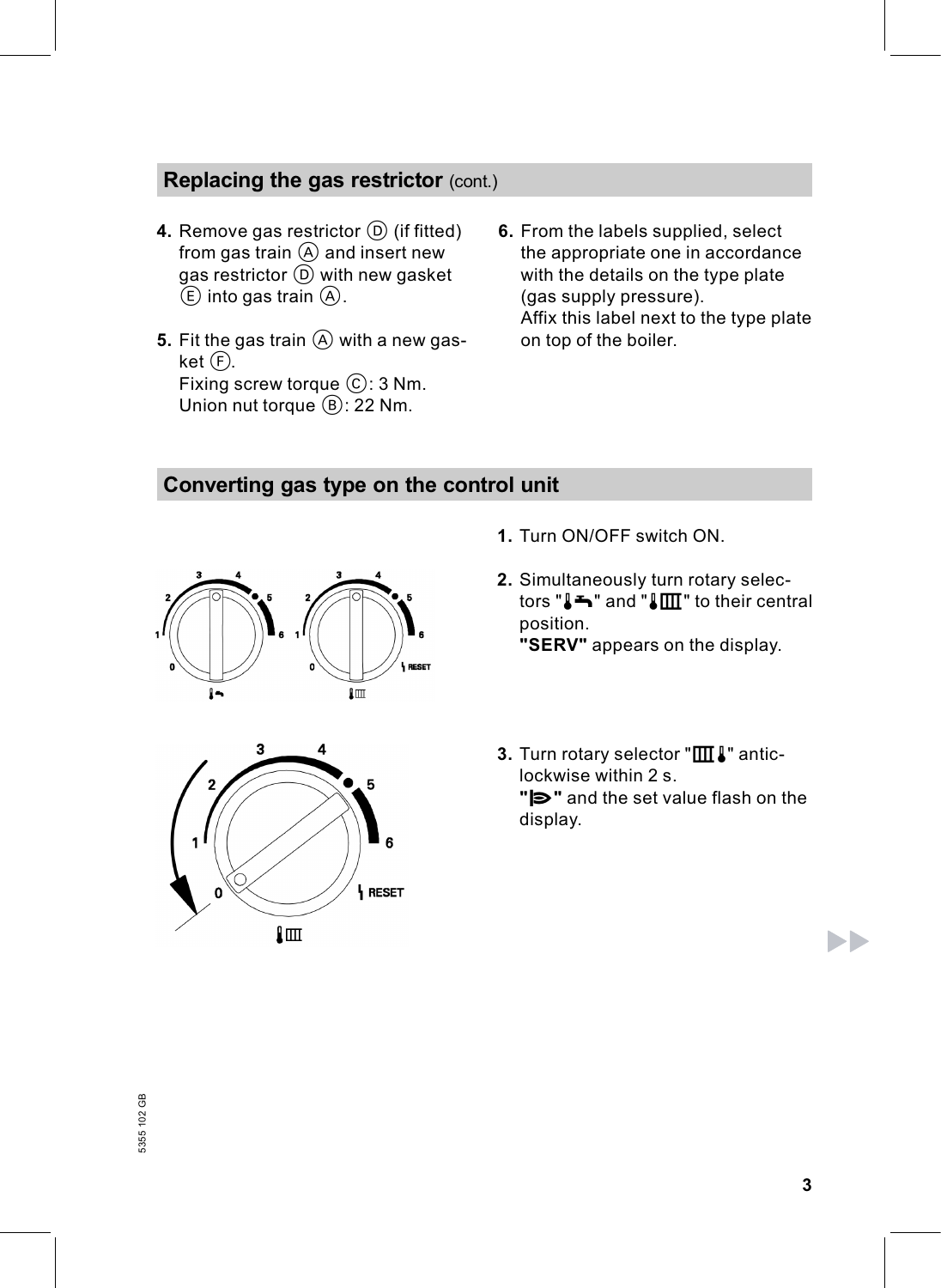## Converting gas type on the control unit (cont.)



4. Adjust the control unit to natural gas or LPG by turning the rotary selector " $\blacktriangleright$ ".

The display shows:

- "0" for operation with natural gas or
- "1" for operation with LPG.
- 5. Do not adjust the rotary selectors for 15 s. The set operating mode is then saved and the control unit returns to standard mode.

# Adjusting the burner



- 1. Connect a flue gas analyser at flue gas port  $\overline{A}$  on the boiler flue connection.
- 2. Start up the boiler and check for tightness.





Danger Escaping gas leads to a

risk of explosion. Check gas equipment for tightness.

ÞÞ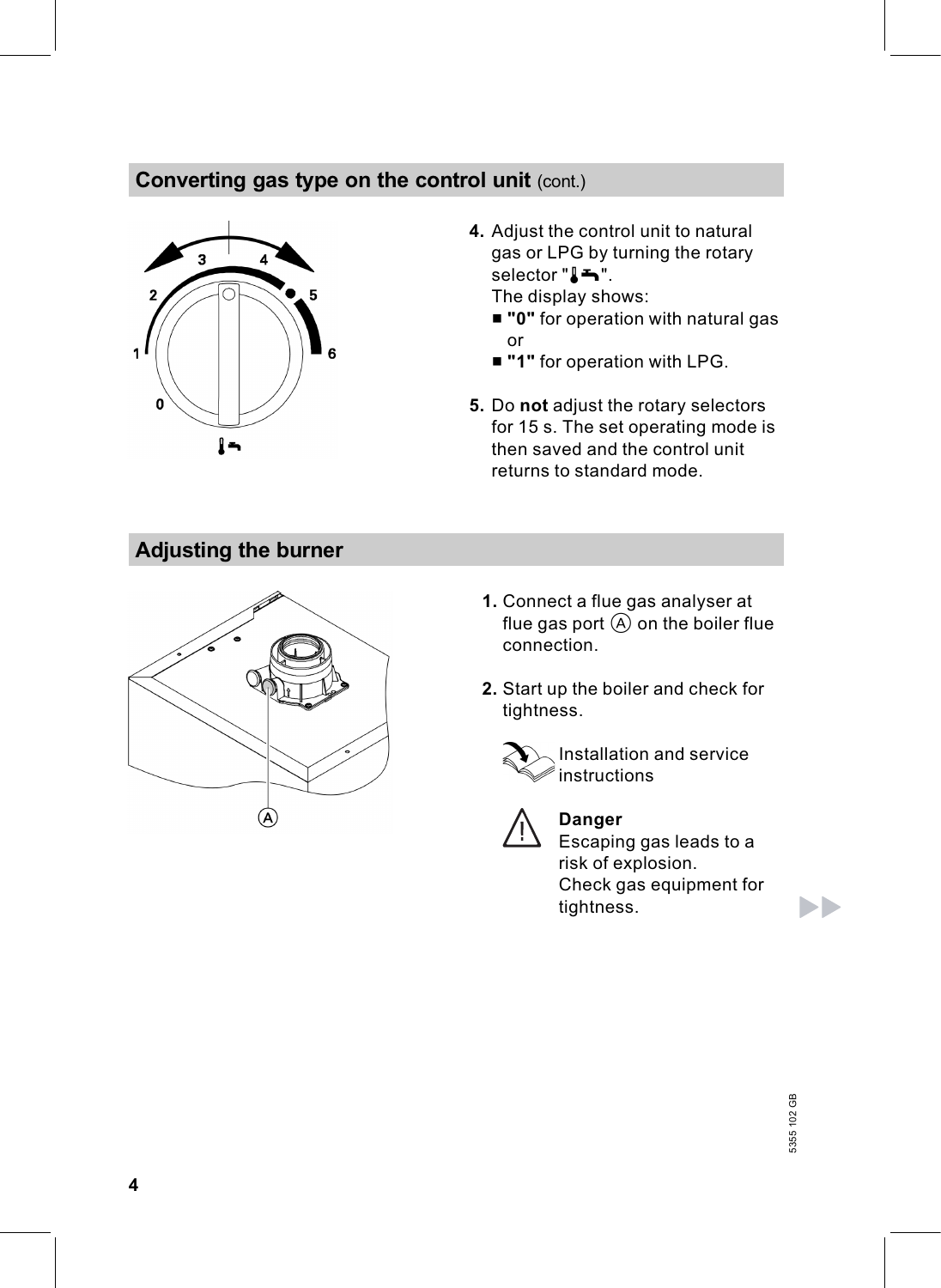#### Adjusting the burner (cont.)





- 3. Turn rotary selector " $\sqrt{\frac{1}{1}}$  " clockwise for less than 2 s and then anticlockwise back to the control range on the right. The display shows "SERV" and the boiler water temperature appears.
- 4. Adjust the upper output: Turn rotary selector " $\sqrt{\mathbb{III}}$ " to the control range on the right. The display shows 5 bars for upper output.
- 5. Measure the CO<sub>2</sub> content for upper output. The CO2 content must be between 10.0 and 12.0 %.
- 6. Adjust the lower output: Turn rotary selector " $\llbracket \text{III} \rrbracket$ " to the left control range. The display shows 1 bar for lower output.
- 7. Test the CO2 content for lower output. The CO2 content must be between

10.0 and 12.0 %.

- 8.  $\blacksquare$  If the CO<sub>2</sub> content is within the given range, continue with point 15.
	- $\blacksquare$  If the CO<sub>2</sub> content is **not** within the given range, check the flue gas/ventilation air system for tightness. Remedy any leaks.

ЬÞ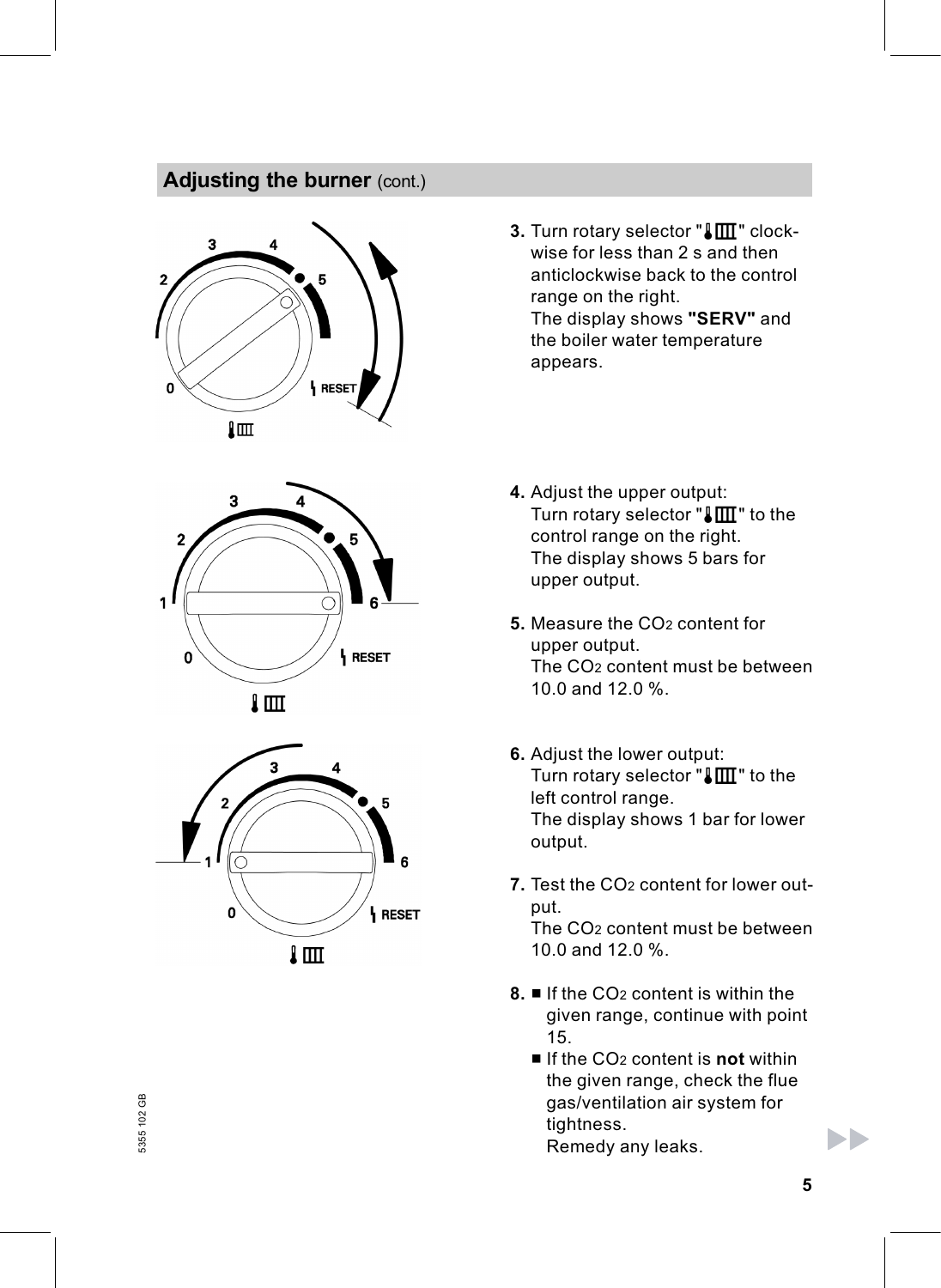#### Adjusting the burner (cont.)



9. Test the CO2 content for upper and lower output again. If the CO<sub>2</sub> content is still not within the given range, adjust the CO2 content.

#### 10. Adjusting the CO2 content

Adjust the upper output.

- 11. With the adjusting screw  $(B)$ , set the CO2 content for upper output to 10.8 %.
- 12. Adjust the lower output.
- **13.** Remove cover  $\odot$  from gas train. With the adjusting screw below, set the CO<sub>2</sub> content for lower output to 10.5 %.
- 14. Refit cover  $\mathcal{C}$ .
- 15. Shut the boiler down, remove flue gas analyser and close flue gas port  $(A)$ .
- 16. Return rotary selectors " $\blacktriangleright$ " and " $III$ . to their original positions.
- 17. Select the appropriate label from "Gas type" labels supplied and affix next to the type plate on the top of the boiler.

#### **Note**

The delivered condition shown on the type plate then no longer applies.

**18.** Fit front panel and start the boiler.  $\frac{\omega}{\omega}$